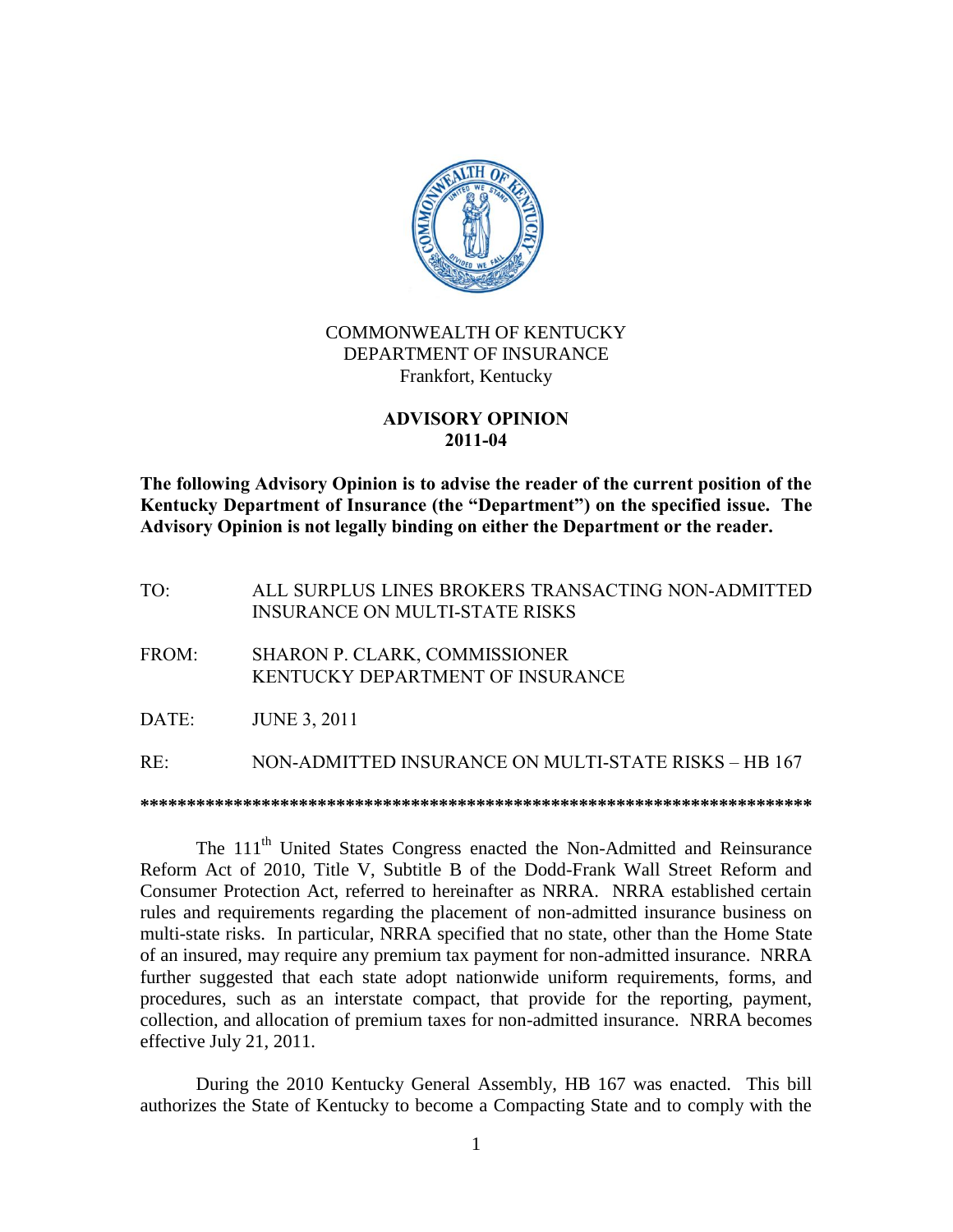rules and requirements established by the Surplus Lines Insurance Multi-State Compliance Compact Commission (the "Commission").

Sections 2, 3, and 4 of HB 167 amend provisions of KRS 91A.080, KRS 136.392 and 304.10-180 to establish one uniform tax rate that would apply to non-admitted insurance on multi-state risks. This uniform tax rate is in lieu of separate taxes imposed by local governments, the Kentucky Revenue Cabinet, and the Department of Insurance. Section 5 of HB 167 provides that Sections 2, 3, and 4 of the bill will take effect only upon the following:

- 1. Legislative enactment of the compact into law by two compacting states; and
- 2. The Commission becomes effective, which shall occur when:
	- a. There are a total of ten compacting and contracting states; or
	- b. There are compacting and contracting states representing greater than 40% of the surplus lines insurance premium volume based on records of the percentage of surplus lines insurance.

At the time of publication of this Advisory Opinion, Sections 2, 3, and 4 are not effective and are not expected to become effective by June 8, 2011, the date that most legislation passed by the 2010 Kentucky General Assembly will be effective. Consequently, this Advisory Opinion clarifies the Department's expectations up to and until Sections 2, 3, and 4 of HB 167 become effective. This Advisory Opinion also outlines those provisions of NRRA that preempt current Kentucky state law governing non-admitted insurance on multi-state risks.

After July 21, 2011, NRRA preempts the following provisions of Kentucky law:

1. Home State

 $\overline{a}$ 

NRRA provides that the placement of non-admitted insurance shall be subject to the statutory and regulatory requirements solely of the insured's Home State<sup>1</sup>.

This provision of the NRRA prevents the Kentucky Department of Insurance from applying provisions of KRS Chapter 304, Subtitle 10 to non-admitted insurance or surplus lines transactions where Kentucky is not the Home State of the insurance risk. Rather, the statutory and regulatory requirements of the insured's Home State will govern these transactions.

<sup>&</sup>lt;sup>1</sup> Home State is defined as (1) the state in which an insured maintains its principal place of business or, in the case of an individual, the individual's principal residence or (2) if 100% of the insured risk is located outside of the principal place of business or resident state, the state to which the greatest percentage of the insured's taxable premium for that insurance contract is allocated.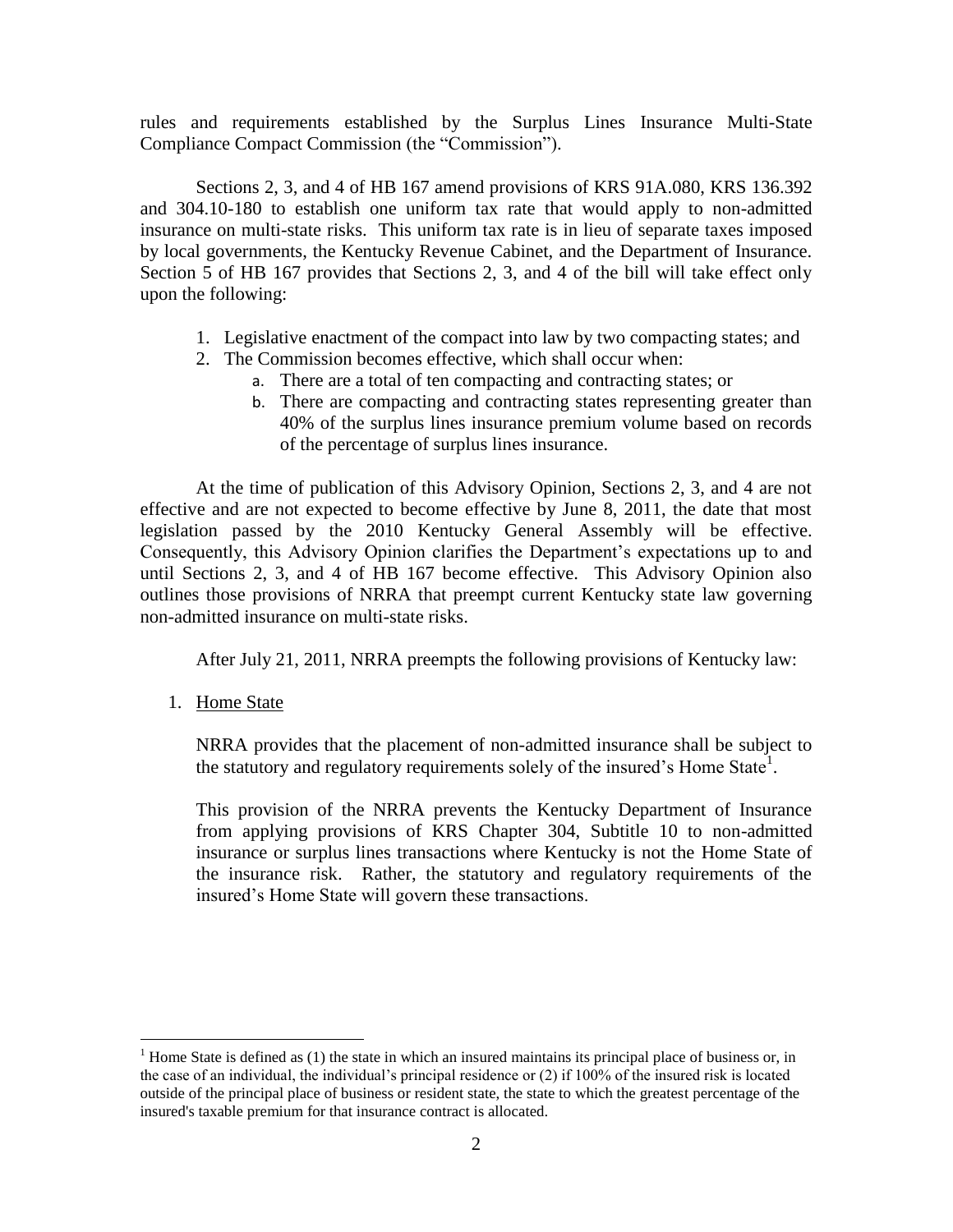### 2. Licensure Requirements

NRRA provides that no state, other and an insured's Home State, may require a surplus lines broker to be licensed in order to sell, solicit, or negotiate nonadmitted insurance with respect to such insured.

Kentucky law at KRS 304.10-040 provides that if certain insurance coverages cannot be procured from authorized insurers, such coverage may be procured from unauthorized (or non-admitted) insurers provided the insurance must be procured through a licensed surplus lines broker. KRS 304.10-040 is preempted by NRRA to the extent that Kentucky can no longer require a surplus lines broker license where Kentucky is not the "Home State" and where the non-admitted insurance risk is only partially located in Kentucky.

## 3. Exempt Commercial Purchaser

 $\overline{a}$ 

NRRA provides that a surplus lines broker seeking to procure or place nonadmitted insurance in a state for an exempt commercial purchaser<sup>2</sup>,<sup>3</sup> shall not be required to satisfy any state requirement to make a diligent search to determine whether the full amount or type of insurance sought by such exempt commercial purchaser can be obtained from admitted insurers if:

- a. The broker procuring or placing the surplus lines insurance has disclosed to the exempt commercial purchaser that such insurance may or may not be available from the admitted market that may provide greater protection with more regulatory oversight; and
- b. The exempt commercial purchaser has subsequently requested in writing the broker to procure or place such insurance from a nonadmitted insurer.

- i. The person possess a net worth in excess of \$20 million, as adjusted in accordance with the footnote 3;
- ii. The person generates annual revenues in excess of \$50 million, as adjusted in accordance with footnote 3.
- iii. The person employees more than 500 full-time equivalent employees per individual insured or is a member of an affiliated group employing more than 1,000 employees in the aggregate;
- iv. The person is a not-for-profit organization or public entity generating annual budgeted expenditures of at least \$30 million, as adjusted in accordance with footnote 3; or
- v. The person is a municipality with a population in excess of 50,000 persons.

<sup>&</sup>lt;sup>2</sup> An "exempt commercial purchaser" is defined by the NRRA as any person purchasing commercial insurance that, at the time of placement, meets the following requirements:

a. The person employs or retains a qualified risk manager to negotiate insurance coverage;

b. The person has paid aggregate nationwide commercial property and casualty insurance premiums in excess of \$100,000 in the immediately preceding 12 months;

c. The person meets at least one of the following criteria:

 $3$  Adjustment: Effective on the fifth January 1 occurring after the date of the enactment of [the NRRA] and each fifth January 1 occurring thereafter, the amounts in c.i, c.ii, and c.iv. of footnote 2 above shall be adjusted to reflect the percentage change for such 5-year period in the Consumer Price Index for All Urban Consumers published by the Bureau of Labor Statistics of the U.S. Department of Labor.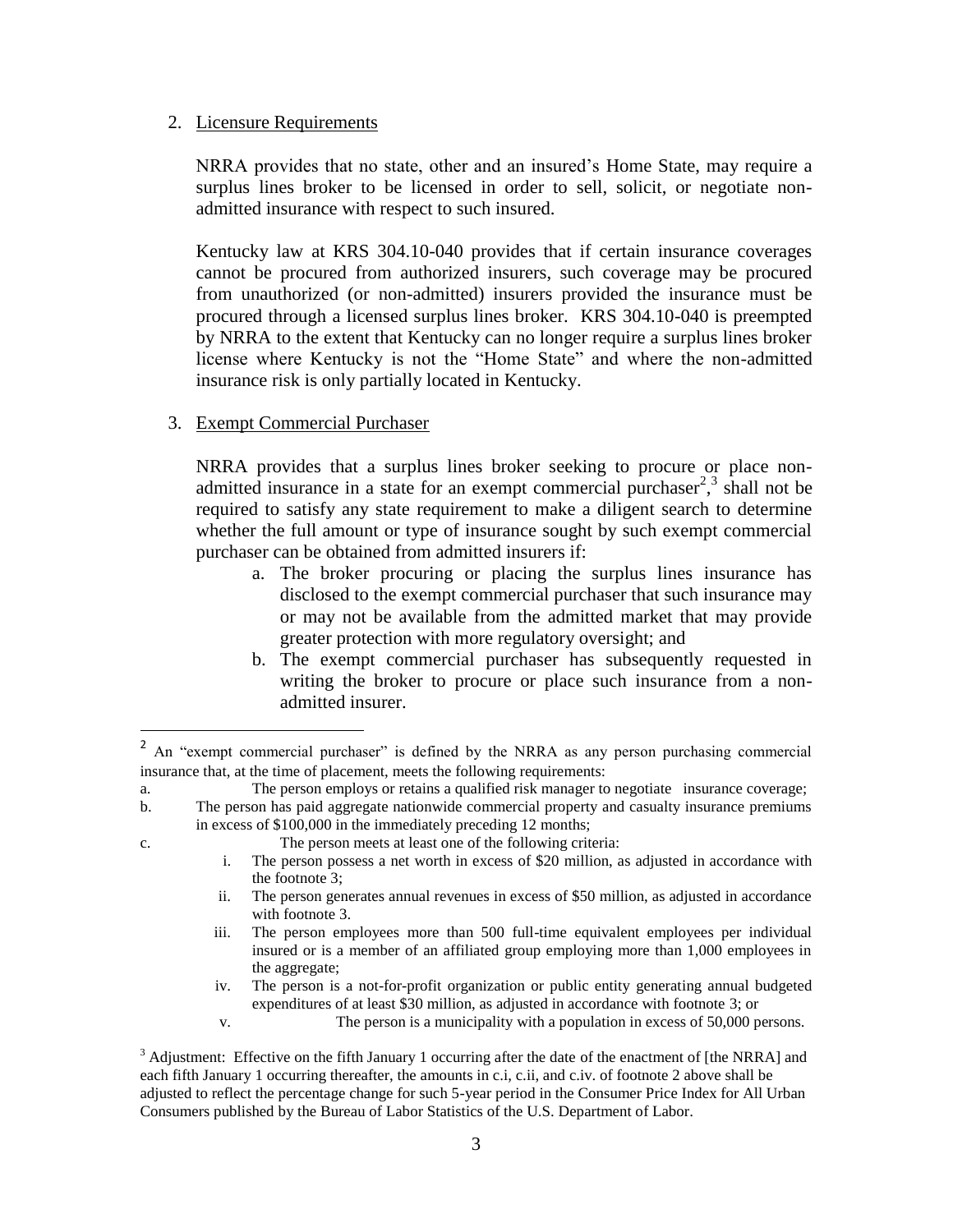Kentucky law, at KRS 304.10-040(2) requires that a diligent effort be made to procure insurance on all risks from among the insurers authorized to transact and actually write that kind and class of insurance before an insurance risk may be procured from the non-admitted market. To the extent that a prospective insured meets the definition of an exempt commercial purchaser, Kentucky's due diligence requirement in 304.10-040 is preempted.

Further, Kentucky law at KRS  $304.11-020(2)(c)$  provides a definition of an exempt commercial *policyholder*. The definitions of an exempt commercial purchaser under the NRRA and an exempt commercial policyholder under Kentucky law differ slightly. To the extent that an insured meets the definition of an exempt commercial purchaser under the NRRA, federal law will govern the multi-state non-admitted insurance transaction covering the exempt commercial policyholder. In this event, the surplus lines broker placing the coverage shall comply with the taxation requirements applicable to other multi-state nonadmitted insurance transactions.

#### 4. Taxation on Non-Admitted Insurance on Multi-State Risks

NRRA provides that the placement of non-admitted insurance shall be subject to the statutory and regulatory requirements solely of the insured's Home State.

Kentucky law, at KRS 304.10-180, provides that each surplus lines broker shall pay a 3% surplus lines tax, a premium surcharge tax in accordance with KRS 136.392, and local government premium taxes in accordance with KRS 91A.080 on surplus lines insurance placed with an unauthorized insurer. KRS 304.10- 180(2) provides that if a surplus lines policy covers risks or exposures only partially in the State of Kentucky, the tax payable shall be computed upon the proportion of the premium which is properly allocable to the risks or exposures located in Kentucky. To the extent that Kentucky is not the "Home State," the taxes imposed by KRS 304.10-180 are preempted. However, where Kentucky is the Home State, the taxes imposed by KRS 304.10-180 are applicable on the premium associated with the entire multi-state risk. KRS 304.10-180(2) related to the apportionment of premium on multi-state risks is preempted by NRRA in its entirety.

Section 1, Article IV of HB 167 provides that each compacting state may charge its own rate of taxation on the premium allocated to such state based on the applicable Allocation Formula provided that the state establishes one single rate of taxation applicable to all non-admitted insurance transactions on multi-state risks. When the Commission becomes effective, Sections 2, 3, and 4 of HB 167 establish one tax rate of 11.8% applicable to non-admitted insurance on multistate risks. The surplus lines broker will be required to collect this tax and remit it to the Department of Insurance.